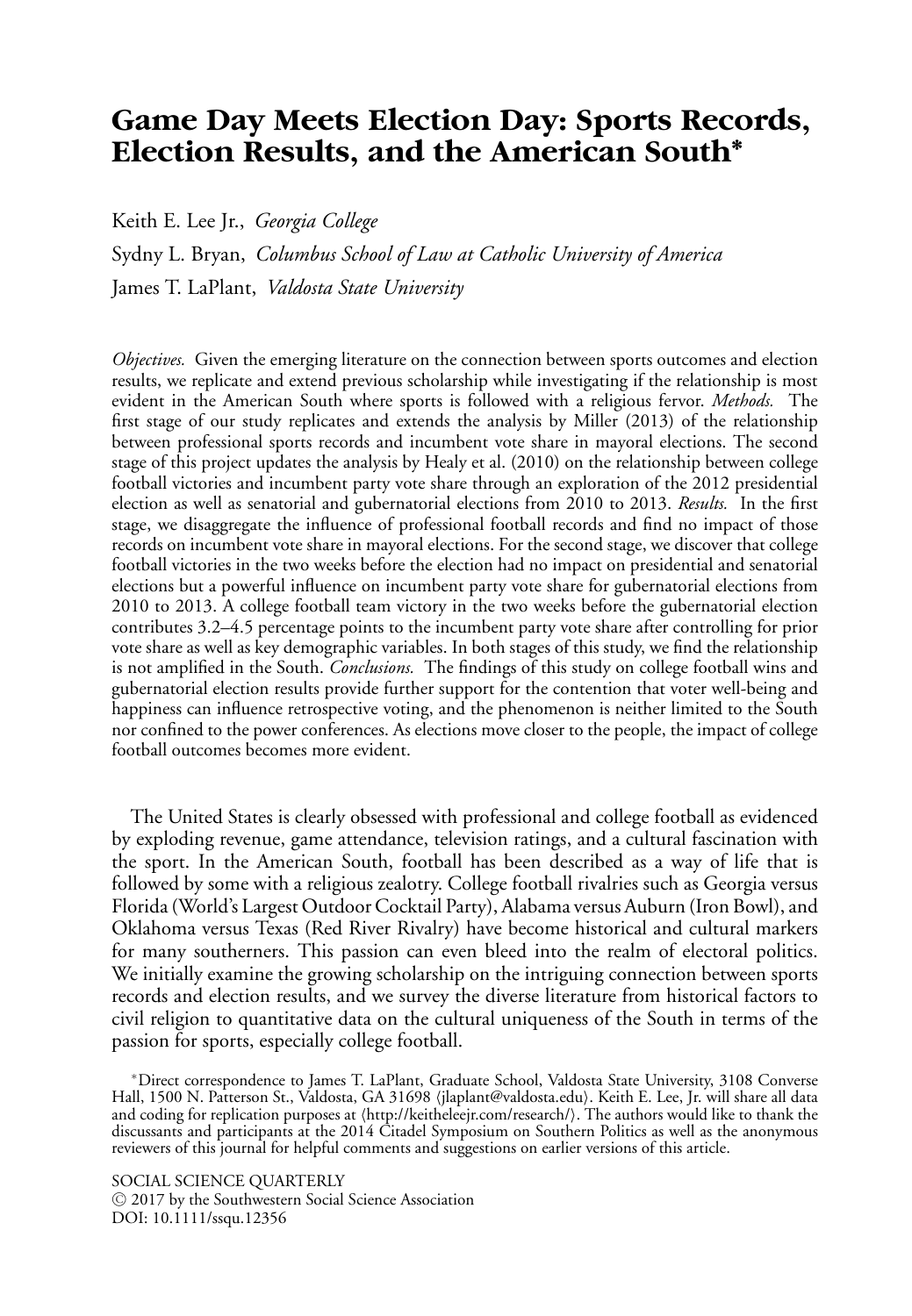The first stage of our study replicates and extends the analysis by Miller (2013) of the relationship between professional sports records and incumbent vote share in mayoral elections. We disaggregate the influence of professional football records and explore the difference between southern and nonsouthern cities. The second stage of our study updates the analysis by Healy et al. (2010) on the relationship between college football victories and incumbent vote share by exploring the 2012 presidential election as well as senatorial and gubernatorial elections from 2010 to 2013. We separate presidential, senatorial, and gubernatorial election results while also testing for regional differences between southern and nonsouthern counties. We conclude with a discussion of the implications of the research findings.

## **The Surprising Connection: Sports Records and Election Results**

While our discipline may not have an equivalent to the laws of thermodynamics, one of the established principles of retrospective voting (Fiorina, 1981) is that incumbents are rewarded for a growing economy (Alesina, Londregan, and Rosenthal, 1993; Lewis-Beck and Paldam, 2000). Miller (2013:60) outlines two models of retrospective voting that are not mutually exclusive: the appraisal model and what he terms the prosperity model. In the first model, "voters assign blame for politically linked outcomes and choose to keep the politicians they associate with successful performance" (Miller, 2013:60). In the prosperity model, "voters simply opt for the status quo when they feel happy" (Miller, 2013:60). Miller's prosperity model draws upon the psychological literature that a positive mood exaggerates a preference for the status quo (Yen and Chuang, 2008). Miller's (2013:62) fundamental argument is that sports outcomes are a "clear proxy for average voter happiness" (citing Schwarz et al., 1987; Wann et al., 2001; Hagen et al., 2004; Forment, 2007), and the prosperity model reveals "an alternative explanation for retrospective voting is that rather than connecting politicians to praiseworthy outcomes, voters favor incumbents when they feel happy" (Miller, 2013:61).

Comparative research on the planet's most popular sport of soccer can be illuminating. Forment (2007) describes the fusion of football clubs and political life in the 2003 Buenos Aires municipal elections. Hagen et al. (2004) discover that soccer games and soccer coverage influenced voting intentions as well as the popularity of political candidates in Germany between 1993 and 2002. Furthermore, Edmans et al. (2007) report a strong link between international soccer matches and the mood of investors, with significant stock market declines in a country after an international soccer loss by the national team. The authors also uncover market declines after international cricket, rugby, and basketball games. Brazil's humiliating defeat (7–1) to Germany in the semifinals of the 2014 World Cup appeared to be yet another factor working against the reelection of Dilma Rousseff, the country's first female president (Keating, 2014), although Rousseff ultimately survived a bruising runoff to win reelection with a little more than 51 percent of the vote in October 2014 (Darlington and Ford, 2014).

Miller (2013) brings the analysis back home to the United States by exploring professional sports team records and the incumbent vote share in mayoral elections (direct election by the people with some form of plurality voting) between 1948 and 2009 for the 39 cities with a professional sports franchise in basketball, football, or baseball. Miller's model predicts incumbent vote share by controlling for sports record, playoff success, prior vote share, and unemployment. He finds that a one standard deviation shift in sports records changes incumbent vote share by roughly 6 percent, "exceeding the margin of victory for . . . Michael Bloomberg in 2009 or Rudy Giuliani in 1997" (Miller, 2013:74). A placebo test reveals that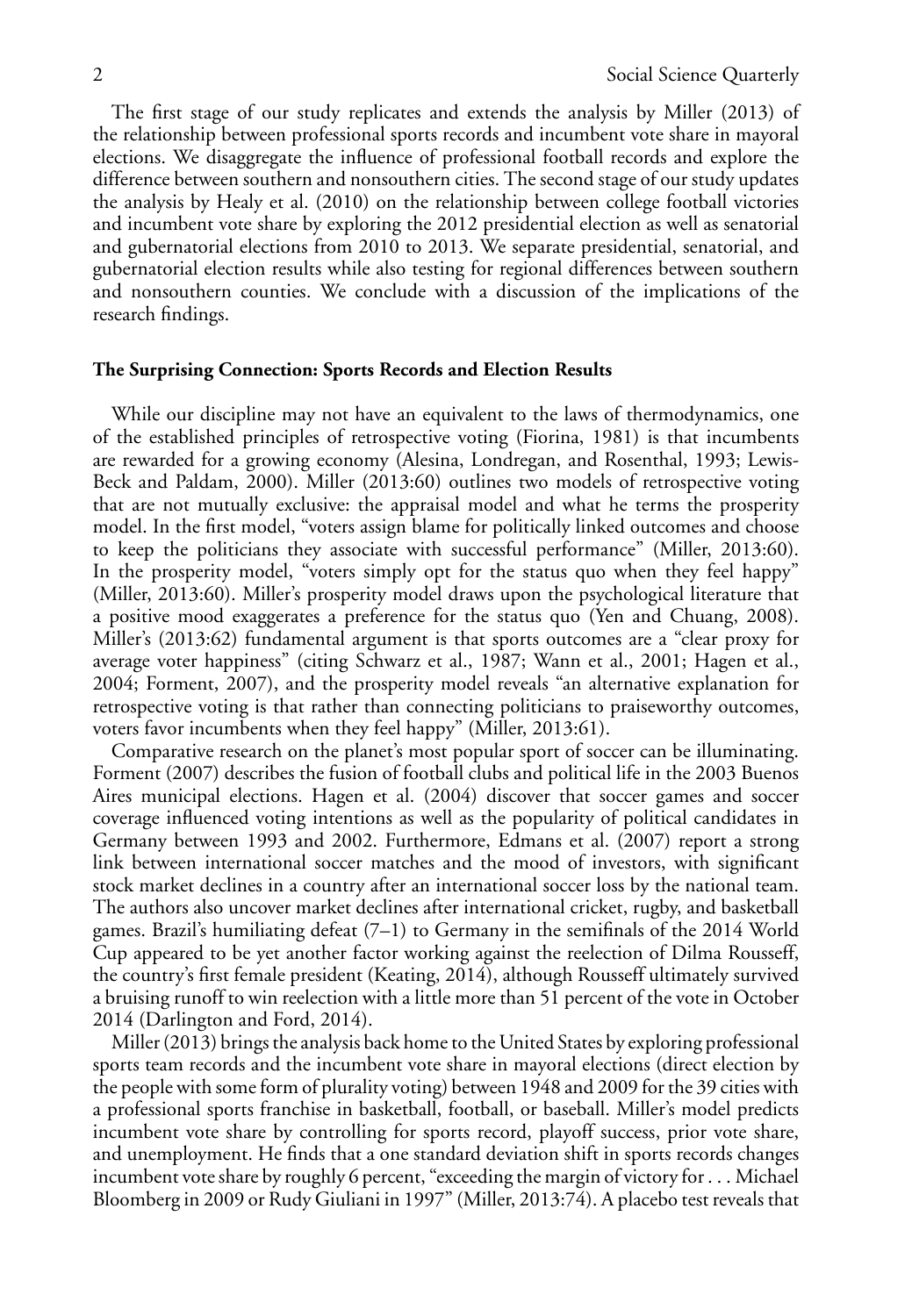sports records after the election demonstrate no such relationship (Miller, 2013:72–73). Fundamentally, Miller reports that sports records matter more so than unemployment rates to the reelection of mayors.

Along similar lines, Healy et al. (2010) compared the outcomes of college football games leading up to the general election to the vote share by county in elections for president, senator, and governor and found that a win in the 10 days prior to the election led to a 1.61 percentage point increase in the incumbent party vote share, with the effect being largest for college football powerhouses (championship or high-attendance teams). The results suggest "that voters reward and punish incumbents for changes in their well-being unrelated to government performance" (Healy et al., 2010:12805). A placebo test revealed that college football outcomes in the two weeks after the election had no influence on the election results. The authors also conducted a survey among college basketball fans asking respondents (who lived in areas with a team participating in the NCAA "March Madness" tournament) to report on their favorability of President Obama, finding a 2.3 percent increase in favorability among supporters of winning teams. Furthermore, they found that fans who followed the NCAA tournament closely reported a 5 percent increase in favorability (Healy et al., 2010:12806). While Miller (2013) and Healy et al. (2010) report tantalizing research findings, neither study tested for regional differences across the United States.

# **Sports and Southern Culture**

A diverse literature calls our attention to the cultural uniqueness of the South in terms of the passion for sports, especially college football. The historical origins of this passion can be traced to the early 20th century, and a powerful civil religion connected to athletics and state universities has unfolded over the last hundred years. A collection of intriguing quantitative data highlights the regional distinctiveness of the South.

Borucki (2003:477) reminds us that "college football became a primary means of reasserting a Southern sense of identify and superiority" in the 1920s and 1930s. Similarly, Baker (2007:106) documents how "religion, football, and regional pride linked arms in a world of newfound affluence. The 'Friday night lights' of Odessa, Texas, trace their origins to a mid-1920s oil boom that coincided with a football boom." The South experienced "the one-two punch of patriotism and athleticism . . . Athletics, long held suspect by southern evangelicals, were now transformed into a good and faithful servant of national interests—and of regional interests too" (Baker, 2007:104).

As the 20th century unfolded, college football became an essential part of the civil religion of the South (Bain-Selbo, 2012:89). Bain-Selbo (2012:124) elaborates that "college football is an important ritual or set of rituals for Southern civil religion . . . The state university represents, as we have seen, the state, and the football team is a tangible expression of the strength and character of the university and thus the state, if not the South as a whole." In addition, college football taps into the culture of honor and militarism in the South, which distinguishes the region from others in the United States (Bain-Selbo, 2012:108). Despite the painful and ugly racial history of the South, sports has become central to the civil religion for African Americans as well as whites in the region (Bain-Selbo, 2012:130).

In *Southern Fried Football*, Barnhart (2008) opines that "save the unshakable belief that the Civil War was, in fact, the War of Northern Aggression, nothing is more ingrained in the Southern psyche than the love of college football—not as just a game, not as a mere diversion, but as a way of life." Baker (2007:85) observes that "today the American South, probably more than any other region in the United States, zealously mixes religion and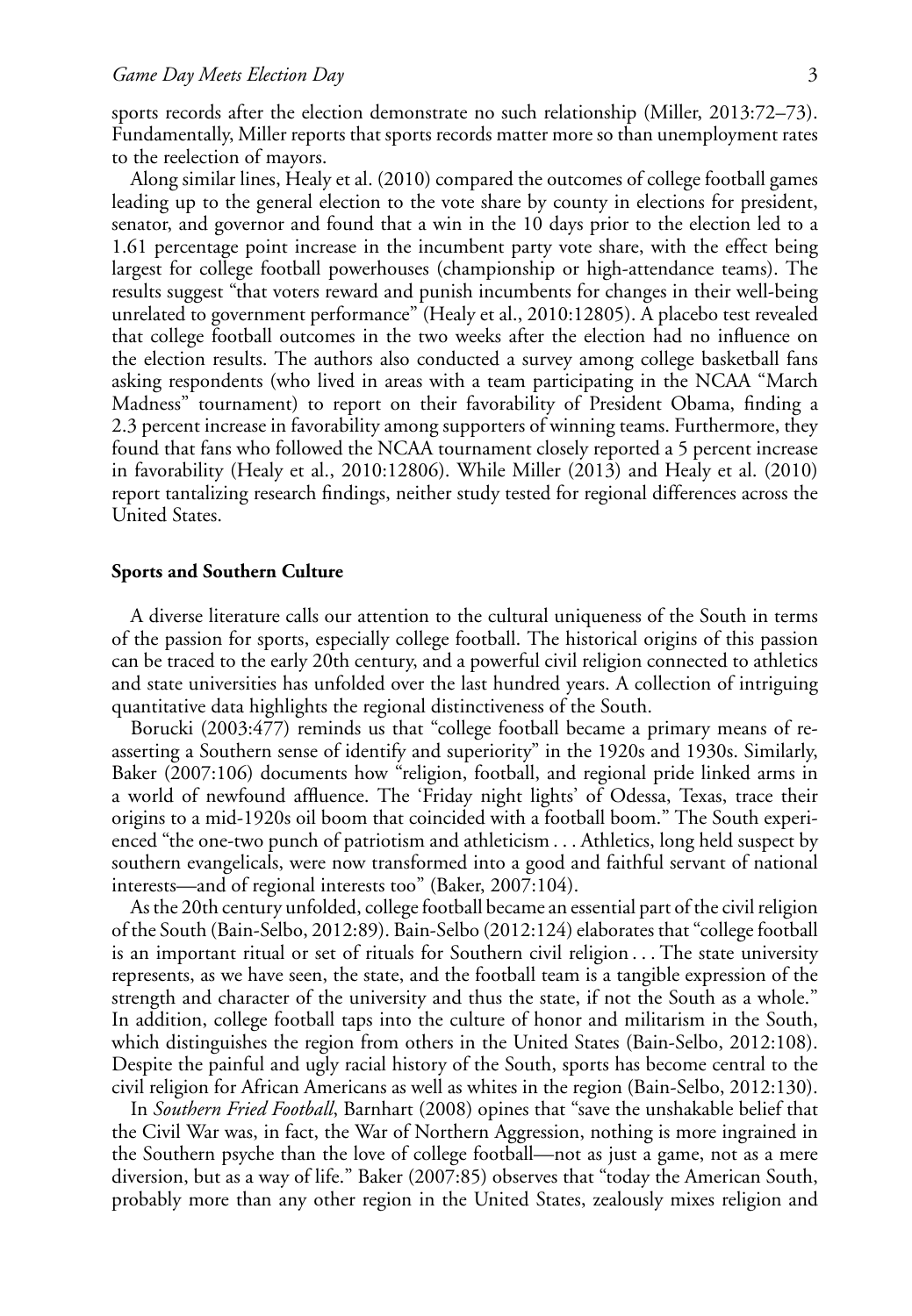sport." While platitudes abound about the distinctiveness of the South, there is quantitative data that can be marshalled to bolster these claims. In his analysis of Google search traffic of the term "college football," Nate Silver (2011) maps the density of the search traffic with the heaviest volume evident in the South, especially the Deep South states. Silver (2011) reports "college football is searched for about 5 times as often in Birmingham, Alabama as it is in New York City, relative to overall search traffic." Furthermore, Barnhart (2008:xxxv) details how "for the 27th straight year, the SEC led all major conferences in total attendance for college football as the league drew 6,687,342 fans to its 89 games. SEC schools averaged 75,139 fans per game, which was also number one in the nation." The behemoth nature of the SEC is most evident when "the combined athletic budgets of the twelve schools exceed eight hundred million dollars. That's more money than the GDP's of twenty-four of the world's poorest countries" (Givens-Carroll and Slade, 2012:160).

In a particularly intriguing study, Clotfelter (2015) analyzed die-hard sports fans as defined by published obituaries that specifically mention the loyalty of the deceased to the team of a specific university. The sample of 1,300 die-hard fans was most heavily concentrated in the South (44 percent) compared to the Midwest (25 percent), the West (20 percent), and the Northeast (11 percent). In comparison to a random control sample, which is matched to the original sample of die-hard fans by gender and distribution across the states, Clotfelter (2015:396–97) discovers higher levels of political engagement of die-hard fans as indicated by significantly higher rates of affiliation with a political party.

Given the aforementioned historical and cultural factors, we expect the relationship between sports outcomes and election results to be most pronounced in the South. Bill Curry, former player and head coach at Georgia Tech, may have summarized it best that "in the South, college football isn't just a game, it's who we are" (Barnhart, 2008:xxxvi).

## **Findings**

The first stage of our study replicates the analysis by Miller (2013) on the relationship between professional sports records and incumbent vote share in mayoral elections. We disaggregate the influence of professional football records from overall sports records across the cities in the data set, and we also test for differences between southern and nonsouthern cities. The data set from Miller's study in *Social Science Quarterly* of 39 American cities from 1948 to 2009 is available online ⟨http://sites.google.com/site/mkmtwo⟩.

Table 1 replicates the ordinary least squares (OLS) regressions in Miller (2013) and adds the additional control of a dummy variable for the South to measure regional variation as well as the interaction term of the South  $\times$  professional sports record. The dependent variable in Table 1, percentage of total vote share for the incumbent mayor, and the first independent variable, professional sports record (percentage of games won), are both rescaled to provide a log-log model to estimate a direct proportion between the two variables. The average number of professional sports records per mayoral election is 2.04 (3 would be the maximum given the incorporation of professional football, baseball, or basketball records). We extend the analysis of Miller (2013) in Table 2 by regressing the incumbent vote share on the professional football record for a level-level model. The control variables are the same in both tables and were all used in Miller's study (2013).

Miller (2013:64) operationalizes sports record as "the average regular season record of a city's franchises in the most recently completed seasons at the time of each election." Mayoral term measures the term of the incumbent when seeking reelection. Team entered city and team left city are dummy variables that control for effects of professional sports teams moving to or from the city. Unemployment records were collected by the Bureau of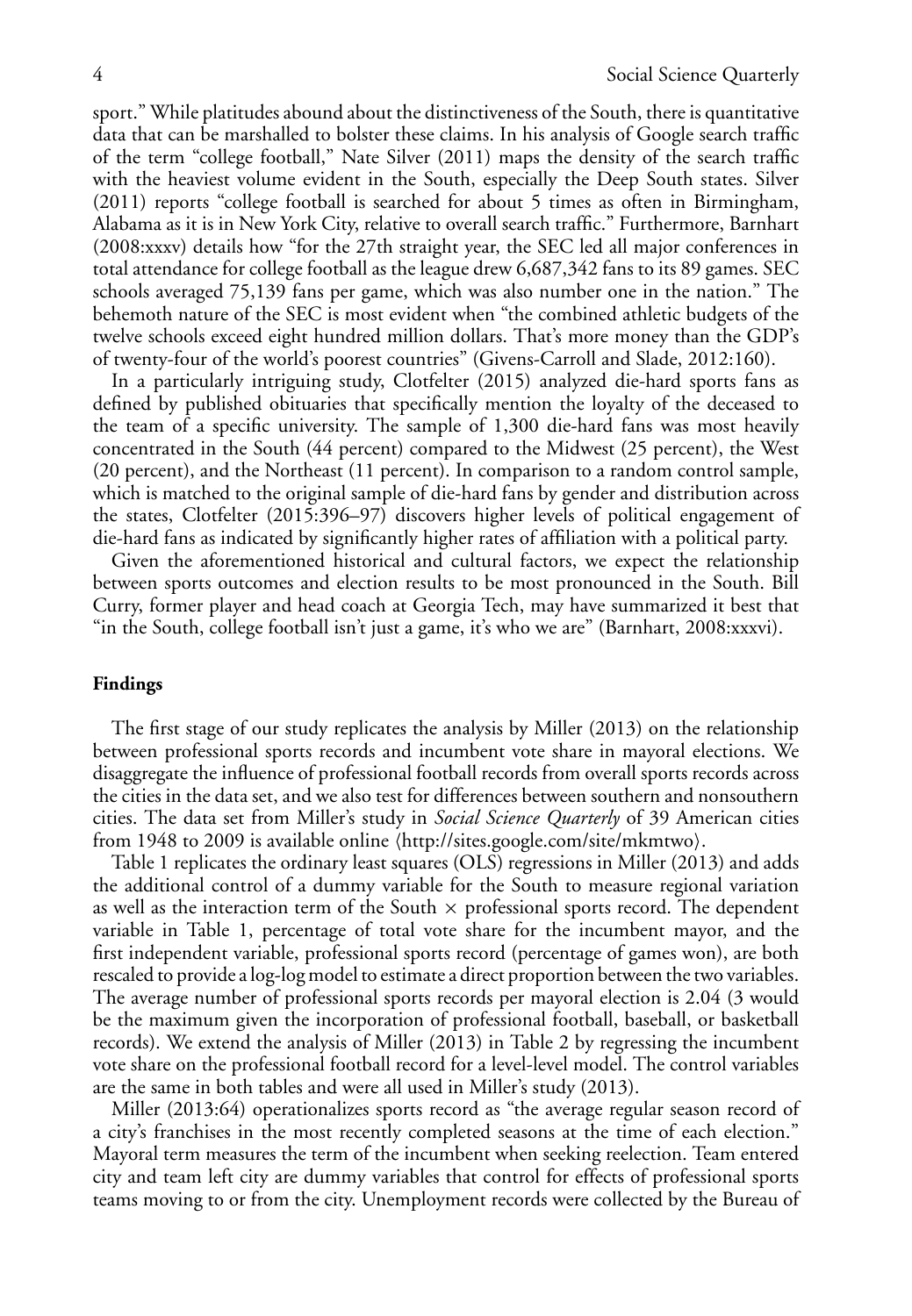#### TABLE 1

| Independent Variables        | Model 1             | Model 2              | Model 3             | Model 4             |
|------------------------------|---------------------|----------------------|---------------------|---------------------|
| Professional sports record   | 0.252<br>(0.192)    | $0.105**$<br>(0.041) |                     |                     |
| Lagged dependent variable    | $0.443**$           | $0.420**$            | $0.440**$           | $0.423**$           |
|                              | (0.100)             | (0.063)              | (0.098)             | (0.063)             |
| Mayoral term                 | $-0.069**$          | $-0.061**$           | $-0.066**$          | $-0.062**$          |
|                              | (0.026)             | (0.019)              | (0.025)             | (0.019)             |
| Team entered city            | 0.083               | 0.036                | 0.082               | 0.036               |
|                              | (0.067)             | (0.035)              | (0.068)             | (0.034)             |
| Team left city               | 0.071               | $-0.014$             | 0.077               | $-0.020$            |
|                              | (0.063)             | (0.093)              | (0.061)             | (0.092)             |
| Unemployment                 | $-0.005$<br>(0.009) |                      | $-0.009$<br>(0.009) |                     |
| South                        | 0.093               | 0.083                | 0.206               | 0.101               |
|                              | (0.168)             | (0.105)              | (0.127)             | (0.101)             |
| South $\times$ sports record | 0.020               | 0.002                | 0.203               | 0.035               |
|                              | (0.247)             | (0.125)              | (0.166)             | (0.121)             |
| Playoffs                     |                     |                      | 0.067<br>(0.059)    | $0.070*$<br>(0.036) |
| Constant                     | $-0.039$            | $-0.121*$            | $-0.141*$           | $-0.221**$          |
|                              | (0.132)             | (0.052)              | (0.066)             | (0.048)             |
| Wald $\chi^2$                | $41.47**$           | 78.36**              | 40.74               | 76.79**             |
| $r^2$                        | 0.205               | 0.161                | 0.189               | 0.159               |
| N                            | 139                 | 303                  | 139                 | 303                 |

# Predicting the Incumbent Vote Share in Mayoral Elections with Professional Sports Record (1948–2009)

Cell entries are unstandardized regression coefficients. Robust standard errors clustered by city in parentheses.

∗*p <* 0.05, ∗∗*p <* 0.01.

Labor Statistics and are provided for all cities going back to 1990 and to 1977 for a few cities. The playoffs variable measures the proportion of the city's teams that made it to the playoffs in the season prior to the election. The lagged dependent variable controls for the incumbent's share of the vote in the previous election.

In Tables 1 and 2, the inclusion of unemployment as a control variable for Models 1 and 3 limits the number of cases to 139 when exploring professional sports record and 103 when examing the professional football record. Models 2 and 4 exclude unemployment for an analysis of 303 cases in Table 1 and 233 cases in Table 2. Professional sports record and the playoffs variables are significant in Models 2 and 4 of Table 1. When we include unemployment, a dummy variable for the South, and an interaction term of South  $\times$ professional sports record, the professional sports record and playoffs are not statistically significant in Models 1 and 3 of Table 1. Following the original design by Miller (2013), the playoffs variable replaces professional sports record in Models 3 and 4 because of collinearity. The dummy variable for the South (1 for cities located in the 11 states of the former Confederacy and 0 for those cities in the rest of the nation) reveals that incumbent mayors fare better in southern cities, and the interaction term of South  $\times$  professional sports record is positive but does not reach statistical significance in any of the models in Table 1. The lagged dependent variable of prior vote share and mayoral term are significant across all four models The models in Table 1 explain between 15 percent and 20 percent of the variance in incumbent vote share.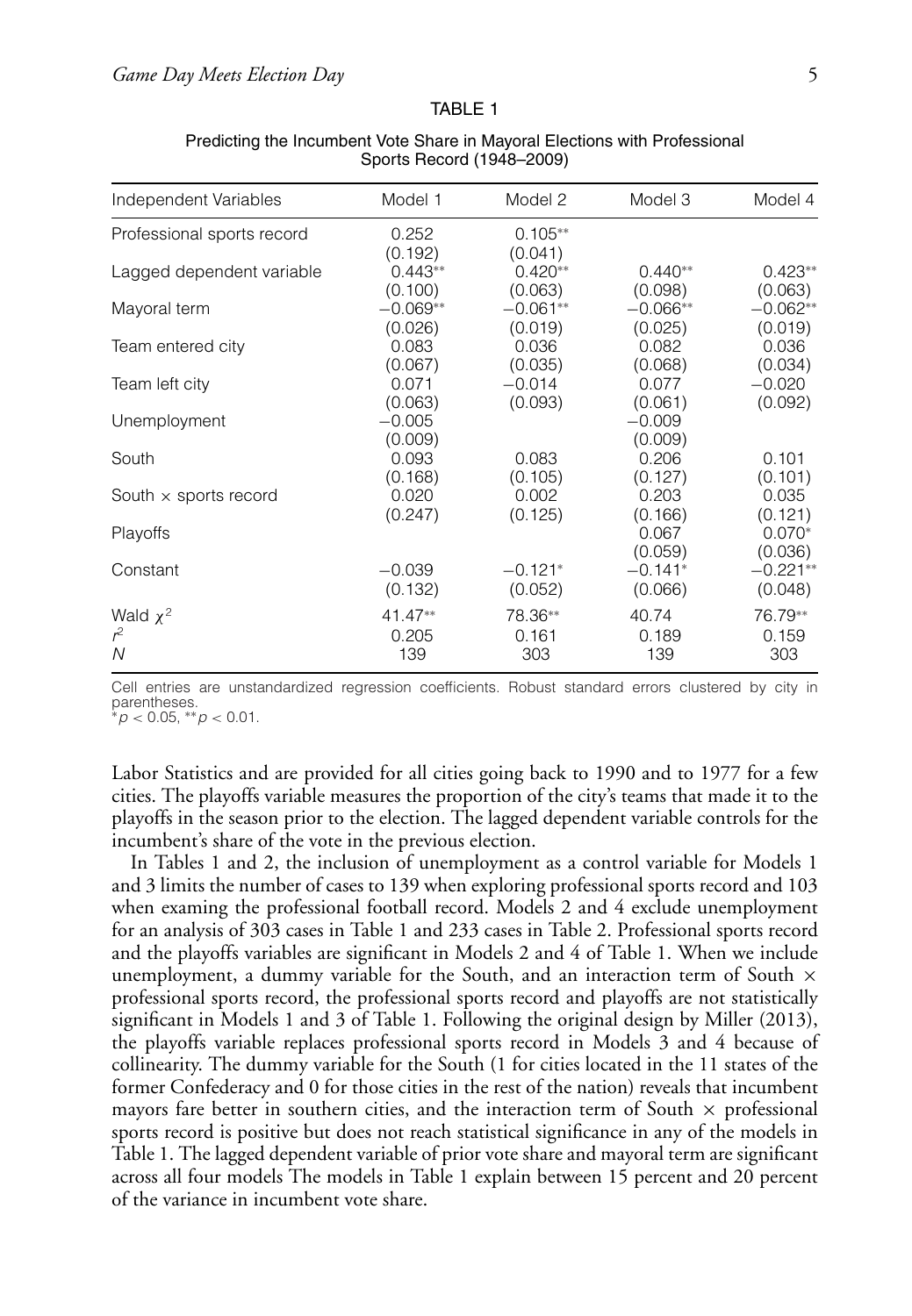#### TABLE 2

| Independent Variables          | Model 1             | Model 2   | Model 3             | Model 4          |
|--------------------------------|---------------------|-----------|---------------------|------------------|
| Professional football record   | 0.083               | 0.039     | 0.074               | 0.003            |
|                                | (0.081)             | (0.055)   | (0.093)             | (0.068)          |
| Lagged dependent variable      | $0.484**$           | $0.397**$ | $0.481**$           | $0.393**$        |
|                                | (0.097)             | (0.076)   | (0.098)             | (0.076)          |
| Mayoral term                   | $-0.037*$           | $-0.029*$ | $-0.037*$           | $-0.029*$        |
|                                | (0.018)             | (0.012)   | (0.018)             | (0.012)          |
| Team entered city              | 0.036               | $-0.004$  | 0.035               | 0.001            |
|                                | (0.044)             | (0.027)   | (0.045)             | (0.027)          |
| Team left city                 | 0.017               | 0.026     | 0.015               | 0.024            |
|                                | (0.039)             | (0.055)   | (0.039)             | (0.052)          |
| Unemployment                   | $-0.005$<br>(0.006) |           | $-0.005$<br>(0.006) |                  |
| South                          | 0.064               | 0.020     | 0.056               | 0.002            |
|                                | (0.074)             | (0.040)   | (0.076)             | (0.043)          |
| South $\times$ football record | 0.025               | $-0.038$  | 0.013               | $-0.060$         |
|                                | (0.083)             | (0.054)   | (0.088)             | (0.057)          |
| Playoffs                       |                     |           | 0.015<br>(0.051)    | 0.045<br>(0.036) |
| Constant                       | $0.383**$           | $0.403**$ | $0.383**$           | $0.408**$        |
|                                | (0.084)             | (0.052)   | (0.085)             | (0.052)          |
| Wald $\chi^2$                  | 55.74**             | 53.88**   | 55.46**             | 60.81**          |
| $r^2$                          | 0.216               | 0.159     | 0.217               | 0.166            |
| N                              | 103                 | 233       | 103                 | 233              |

# Predicting the Incumbent Vote Share in Mayoral Elections with Professional Football Record (1948–2009)

Cell entries are unstandardized regression coefficients. Robust standard errors clustered by city in parentheses.

∗*p <* 0.05, ∗∗*p <* 0.01.

In Table 2, professional sports record is replaced by just the professional football record. The regression coefficients for football record and the dummy variable for the South are positive but do not attain statistical signicance across the four models. The interaction term of South  $\times$  professional football record is insignificant and negative in two of the four models. Once again, mayoral term and the lagged dependent variable of prior vote share are significant in all four models in Table 2. When the professional baseball record or professional basketball record replaces the professional football record in the models, although not listed in Table 2, the regression coefficients for those specific sports records are insignificant. $<sup>1</sup>$ </sup>

The second stage of our study updates the analysis by Healy et al. (2010) on the relationship between college football outcomes and incumbent vote share in presidential, U.S. Senate, and gubernatorial elections. Healy et al. (2010) examined county-level election results from 1964 to 2008. Incumbent vote share is defined as "either the vote share of the incumbent officeholder (sitting president, governor, or senator) or the new candidate of the current officeholder's party" (Healy et al., 2010:12805). College football outcomes

<sup>1</sup>When professional baseball record replaces professional football record in the models of Table 2, the regression coefficient is actually negative. When professional basketball record is the only sports record in the models, the regression coefficients are positive but do not reach statistical significance. The dummy variable for the South is insignificant in the models for professional baseball record as well as the models for professional basketball record.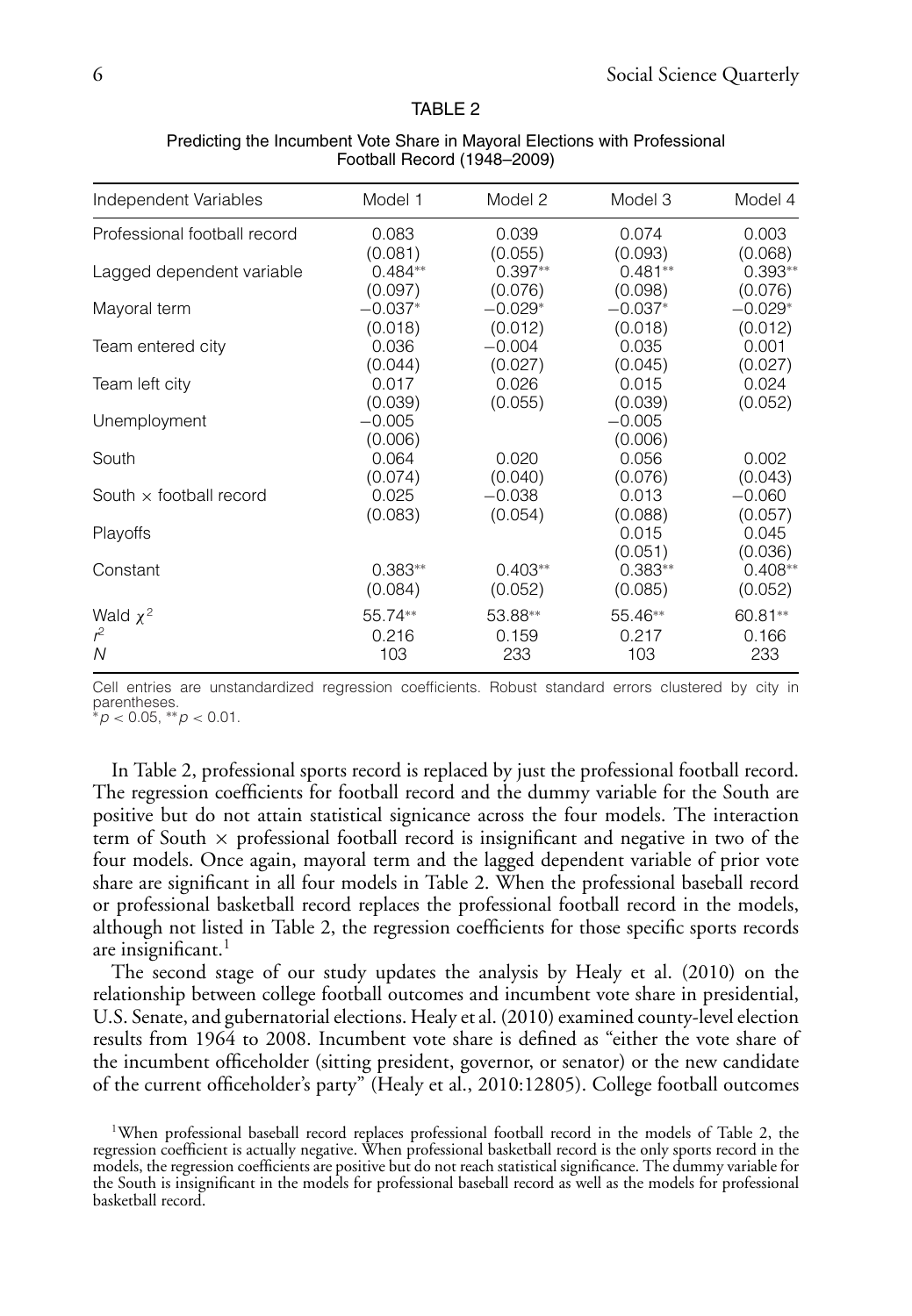are analyzed in terms of whether or not the team won the weekend before the general election and the weekend 10 days before the election (Healy et al., 2010). A "placebo test" explores college football records for the week after the general election and two weeks after the election, which should demonstrate no relationship to the incumbent vote share (Healy et al., 2010). We follow this methodology for our analysis of the 2012 presidential election as well as the senatorial and gubernatorial elections from 2010 to 2013. We also follow Healy et al. (2010) by examining county-level election results for just the county in which the university is physically located. The relationship between college football wins and election results should be most pronounced in those counties. Extending the analysis beyond those counties becomes problematic in terms of which college team record should be the driving force in a given election, especially in states with numerous college football teams. Multiple counties are only coded when the physical presence of the university crosses county boundaries.

Our study diverges from Healy et al. (2010) in three ways: we code data for all Football Bowl Subdivision (formerly called Division I-A) football programs in the United States rather than just BCS (Bowl Championship Series) teams; we separate presidential, senatorial, and gubernatorial election results; and we explore differences between the South and non-South. We look at all NCAA Football Bowl Subdivision schools to explore how broadly college football records may impact election results. In the context of statewide elections, we expect that elections closer to home such as a gubernatorial election will demonstrate more of a relationship to college football records than a high-profile national election like senate and presidential races. Finally, we explore regional differences that are not tested in the original study by Healy et al. (2010).

No significant differences were observed when analyzing the Obama vote in the 2012 presidential election and the senatorial elections between 2010 and 2012. In the 10 days prior to the election as well as the weekend right before the general election, the presidential and senatorial vote was actually slightly higher in a county where the college football team lost.<sup>2</sup> In a multivariate regression analysis, controlling for key demographic factors (i.e., race, education, unemployment, per capita income, and population density), the college football record before the election had no impact on the Obama vote or the incumbent party vote in senatorial elections. Furthermore, the relationship is nonexistent in southern as well as nonsouthern counties.

In sharp contrast to the presidential and senatorial election findings, dramatic differences are evident in the gubernatorial elections between 2010 and 2013. Table 3 highlights a simple difference of means test for the incumbent party vote share in counties where the college football team won versus those where the team lost. The differences in Table 3 are the average incumbent party vote share in counties where the college football team won minus the average incumbent party vote share in counties where the college football team lost. If the college football team won 10 days before the election, the average incumbent party vote share is almost 7 percentage points higher than in counties where the team lost (53.80 percent vs. 47.01 percent). In counties where the college football team won the weekend before the election, the

<sup>&</sup>lt;sup>2</sup>The average Obama vote was 51 percent in those counties where the college football team won and 53 percent in those counties where the team lost 10 days prior to the general election. The average Obama vote was 50 percent in counties where the college football team won and 53 percent where the team lost the weekend right before the election. In U.S. Senate elections, the average incumbent party vote was 56 percent in counties where the college football team won and 58 percent in those where the team lost 10 days prior to the general election. The average incumbent party vote in senatorial elections was 57 percent in counties where the college football team won as well as 57 percent where the team lost the weekend right before the election.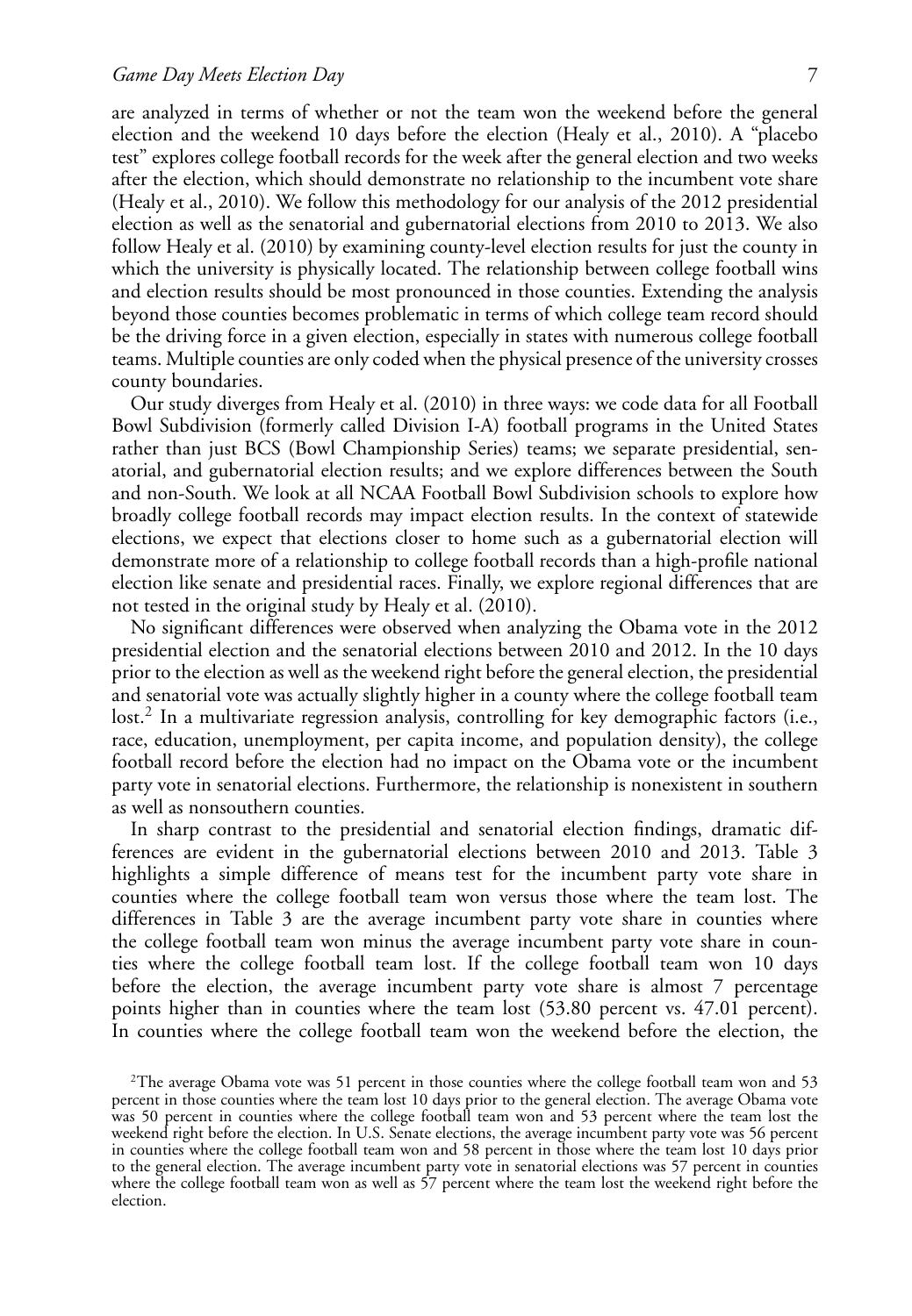#### TABLE 3

|                      | 10 Days<br>Before the<br>Election | Weekend<br>Before the<br>Election | Weekend<br>After the<br>Election | Two Weeks<br>After the<br>Election |
|----------------------|-----------------------------------|-----------------------------------|----------------------------------|------------------------------------|
| All counties         |                                   |                                   |                                  |                                    |
| Win                  | 53.80%**                          | 53.36%**                          | 50.08%                           | 52.29%                             |
| Loss                 | 47.01%**                          | 43.72%**                          | 49.79%                           | 48.92%                             |
| <b>Difference</b>    | $+6.79%$                          | $+9.64$                           | $+.29\%$                         | $+3.37$                            |
| Southern counties    |                                   |                                   |                                  |                                    |
| Win                  | 55.48%**                          | 53.80*                            | 51.29%                           | 53.15%                             |
| Loss                 | 45.62%**                          | 44.94*                            | 48.24%                           | 49.68%                             |
| <b>Difference</b>    | $+9.86%$                          | $+8.86%$                          | $+3.05%$                         | $+3.47%$                           |
| Nonsouthern counties |                                   |                                   |                                  |                                    |
| Win                  | 52.60%                            | 53.10%**                          | 49.23                            | 51.74                              |
| Loss                 | 47.91%                            | 42.83%**                          | 50.95                            | 48.32                              |
| <b>Difference</b>    | $+4.69\%$                         | $+10.27%$                         | $-1.72$                          | $+3.42$                            |

Difference of Means Tests of College Football Outcomes and the Incumbent Party Vote Share in Gubernatorial Elections (2010–2013)

∗*t*-test differences are statistically significant at *p <* 0.05.

∗∗*t*-test differences are statistically significant at *p <* 0.01.

incumbent party vote share is approximately 10 percentage points higher than where the team lost (53.36 percent vs. 43.72 percent). The differences before the election are statistically significant at  $p < 0.01$ . Following the methodology of Healy et al. (2010), a placebo test is included for the college football results one week and two weeks after the election. The placebo test assumes that postelection game outcomes will not correlate with the election results. A postelection correlation makes no sense in terms of time order and suggests that some unspecified factor in the model may account for the relationship between college football results and incumbent party vote share, while no correlation helps to buttress the causal relationship between preelection game outcomes and gubernatorial election results. In Table 3, the differences are not statistically significant after the election. The incumbent party vote share is virtually identical the weekend after the election when comparing counties where the college football team won and where the team lost.

Is the relationship between college football records and incumbent party vote share in gubernatorial elections most pronounced in the South? The results are mixed, as revealed in Table 3. In southern counties, defined as those counties in the 11 states of the former Confederacy, the incumbent party vote share is almost 10 percentage points higher when the college football team wins 10 days before the election and the difference is statistically significant. For nonsouthern counties, the incumbent party enjoys a 4.69 percentage point advantage when the college football team wins 10 days before the election, but the difference does not reach statistical significance. While the impact is more pronounced in the South for college football team victories 10 days before the election, the impact is slightly more noticeable in nonsouthern counties the weekend before the election. In nonsouthern counties, the incumbent party vote share is more than 10 percentage points higher when the college football team wins, with an advantage of approximately 9 percentage points in southern counties. The placebo test for southern counties as well as nonsouthern counties reveals no statistically significant differences for the weekend after the election and two weeks after the election.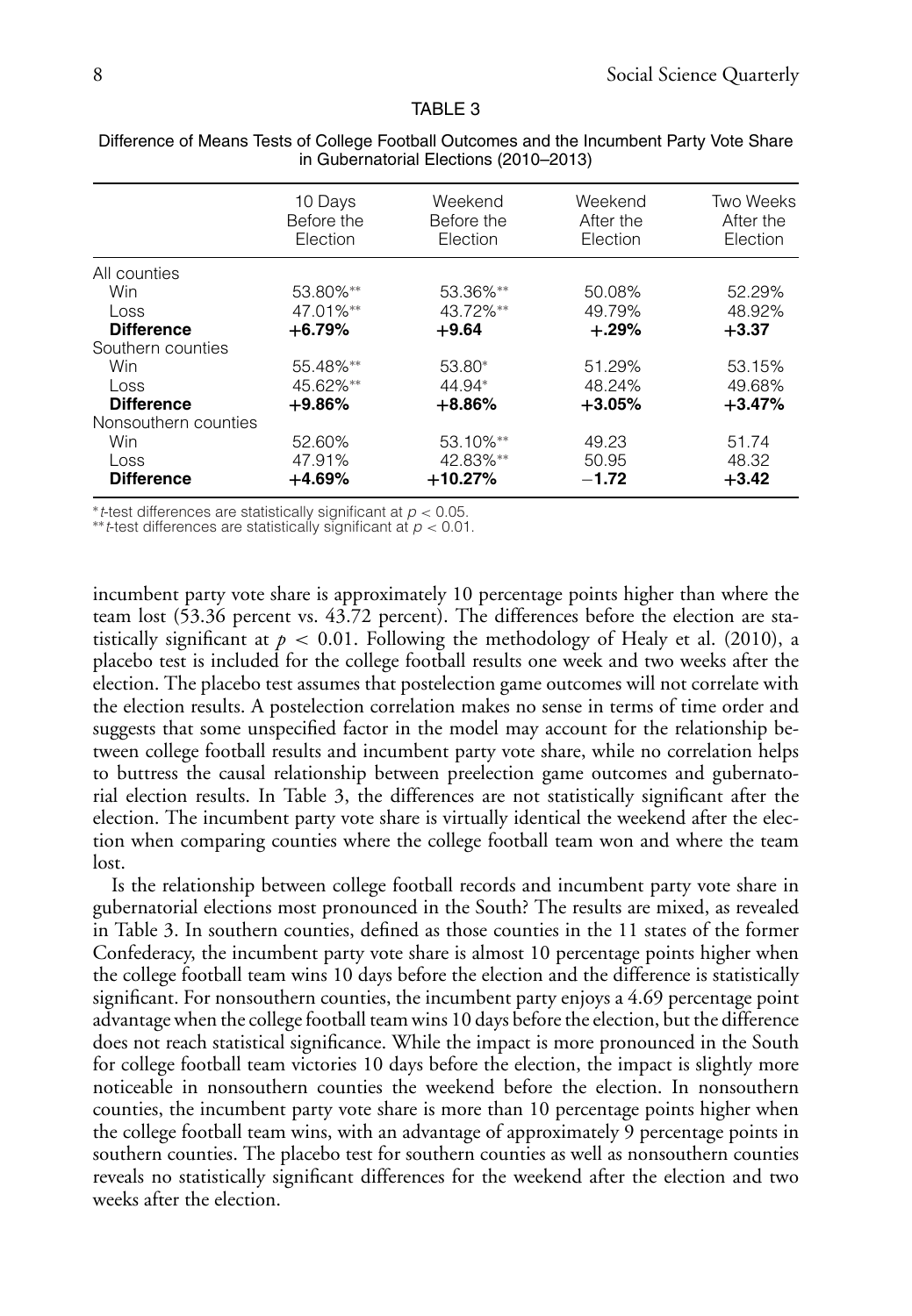| Independent Variables                           | Model 1                         | Model 2                         | Model 3                         |
|-------------------------------------------------|---------------------------------|---------------------------------|---------------------------------|
| Total football wins before the election         | $4.543**$                       | $3.238*$                        | $3.469*$                        |
| Lagged dependent variable                       | (1.165)<br>$0.473**$<br>(0.073) | (1.535)<br>$0.513**$<br>(0.078) | (1.592)<br>$0.503**$<br>(0.077) |
| Percentage African American                     | $0.130*$                        | 0.077                           | 0.077                           |
| Percentage high school graduates                | (0.064)<br>$-0.502*$<br>(0.238) | (0.081)<br>$-0.363$<br>(0.254)  | (0.080)<br>$-0.297$<br>(0.252)  |
| Unemployment                                    | $-1.303*$                       | $-1.144*$                       | $-1.098*$                       |
| Per capita income                               | (0.504)<br>0.035<br>(0.125)     | (0.519)<br>0.0435<br>(0.125)    | (0.516)<br>0.028<br>(0.123)     |
| Population density                              | 0.178                           | 0.580                           | 0.653                           |
| South                                           | (0.854)                         | (0.878)<br>0.181                | (0.866)<br>1.195                |
| South $\times$ total football wins              |                                 | (3.635)<br>3.149                | (3.649)<br>2.689                |
| Championship teams                              |                                 | (2.346)                         | (2.320)<br>$-5.340$<br>(3.867)  |
| Championship teams $\times$ total football wins |                                 |                                 | $-0.304$<br>(2.994)             |
| Constant                                        | 69.92**                         | 54.37*                          | 49.81                           |
| F                                               | (22.58)<br>$12.23**$            | (25.40)<br>$10.04**$            | (25.17)<br>$8.97**$             |
| $r^2$                                           | 0.416                           | 0.434                           | 0.460                           |
| N                                               | 128                             | 128                             | 128                             |

| TABLE 4                                                                          |  |
|----------------------------------------------------------------------------------|--|
| Predicting the Incumbent Party Vote Share in Gubernatorial Elections (2010–2013) |  |

Cell entries are unstandardized regression coefficients. Standard errors in parentheses. ∗*p <* 0.05, ∗∗*p <* 0.01.

Beyond the simple difference of means test, Table 4 summarizes the OLS regression results for three models.<sup>3</sup> In all of the models, the dependent variable is the incumbent party vote share in gubernatorial elections (2010–2013) across counties with a Football Bowl Subdivision college football team. Following the methodology of Healy et al. (2010), our key independent variable is the total number of college football team wins in the two weeks before the election. Model 1 includes controls for prior vote share (lagged dependent variable) and key demographic variables.<sup>4</sup> Model 2 adds a dummy variable for the South and an interaction term for South  $\times$  the total number of college football team wins in the two weeks before the election. Model 3 adds a dummy variable for those teams that have won a national championship (1 for national champion college football teams, 0 for all

<sup>&</sup>lt;sup>3</sup>Regression diagnostics were conducted to check for normality of residuals, homoscedasticity, multicollinear-<br>ity, and model specification. These tests indicate that the assumptions for OLS are met by our models.

 $\rm ^4Healy$  et al. (2010) incorporate percentage African American in a county, percentage high school graduates, the unemployment rate, and per capita income. These four independent variables appear in Table 4. Healy et al. (2010) utilize farms per capita as well as log population, while we use population density (number of people per square mile) to capture the rural nature of a county, which we consider to be a more contemporary and parsimonious measure. The data for per capita income and population density are measured in thousands of dollars/people.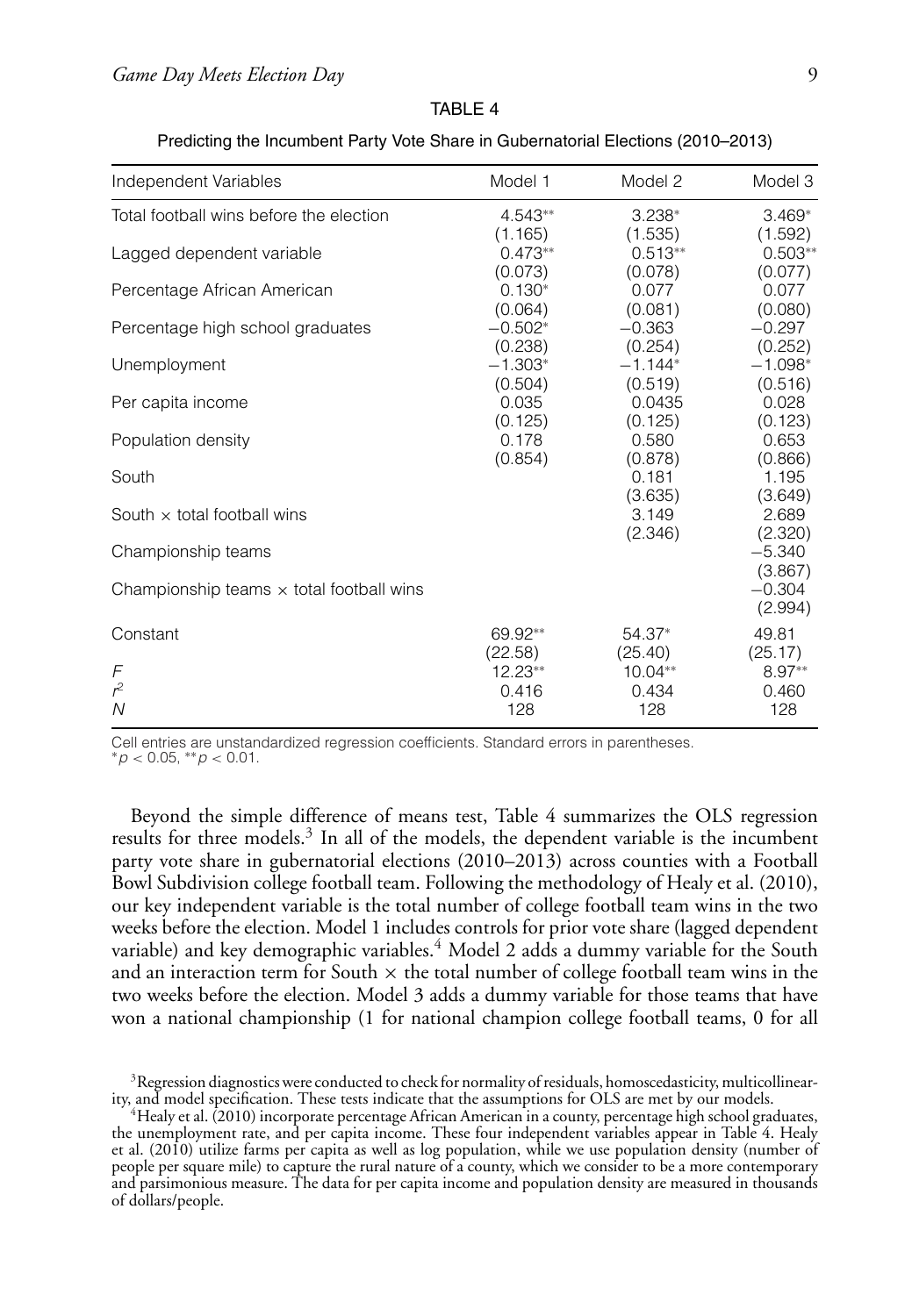other teams) and an interaction term for championship teams  $\times$  the total number of wins in the two weeks before the election.

Across all of the models in Table 4, a powerful variable is total college football team wins in the two weeks before the election. A win in the two weeks prior to the general election increases the incumbent party vote share by 3.2–4.5 percentage points, and the regression coefficients are statistically significant. Prior vote share is of course conspicious and significant across all three models. As expected, higher unemployment rates suppress the incumbent party vote share, and the relationship is statistically significant across all three models. In the first truncated model, percentage African American has a positive and statistically significant impact on incumbent party vote share, while percentage high school graduates has a negative and statistically significant influence on incumbent party vote share. In the second model, the dummy variable for the South reveals that incumbent party vote share in gubernatorial races is higher in southern counties than nonsouthern counties, but the variable is not significant. The interaction term for South  $\times$  total college football team wins before the election is positive but does not attain statistical significance. In the final model, the dummy variable for championship teams reveals a lower incumbent party vote share in those counties with college football teams that have won a national championship.<sup>5</sup> Surprisingly, the interaction term for championship teams  $\times$  total wins before the election is negative but not significant. Healy et al. (2010) report positive and statistically significant findings for such an interaction term in relation to incumbent party vote share as a reflection of college football powerhouses and their influence on elections. Across the three models in Table 4, the independent variables explain over 40 percent of the variance in incumbent party vote share.

A final placebo test replaces total college football wins in the two weeks before the election with wins in the two weeks after the election. Doing so produces a statistically insignificant regression coefficient in Table 4 for college football outcomes across all models. Again, this provides additional confidence in the causal relationship between college football wins before the election and incumbent party vote share in gubernatorial elections.

# **Discussion**

What do these results teach us about the relationship between sports records and incumbent vote share? As we drill into the data set by Miller (2013), it is clear that professional football records do not singularly impact incumbent vote share in mayoral elections between 1948 and 2009. When professional sports records impact incumbent vote share in mayoral elections, it appears to involve a dynamic of various sports franchises. This finding makes sense in a study of approximately 40 cities across the nation if we recognize that some professional sports and specific franchises are more popular than their competion in a given city.

Our update of the intriguing research by Healy et al. (2010) fails to find any relationship between college football records and the incumbent party vote share in national elections. On the other hand, extending the analysis to gubernatorial elections between 2010 and 2013 reveals a most dramatic impact of college football wins before the general election. As elections move closer to the people, the impact of college football outcomes becomes more

<sup>&</sup>lt;sup>5</sup>We also tested a dummy variable for whether or not the name of the state appeared in the college football team's name. The relationship between college football wins and incumbent party vote share in gubernatorial elections might be most pronounced in cases where the college football team carries the name of the state. The dummy variable was insignificant across all the models, and the rest of the model is essentially unchanged.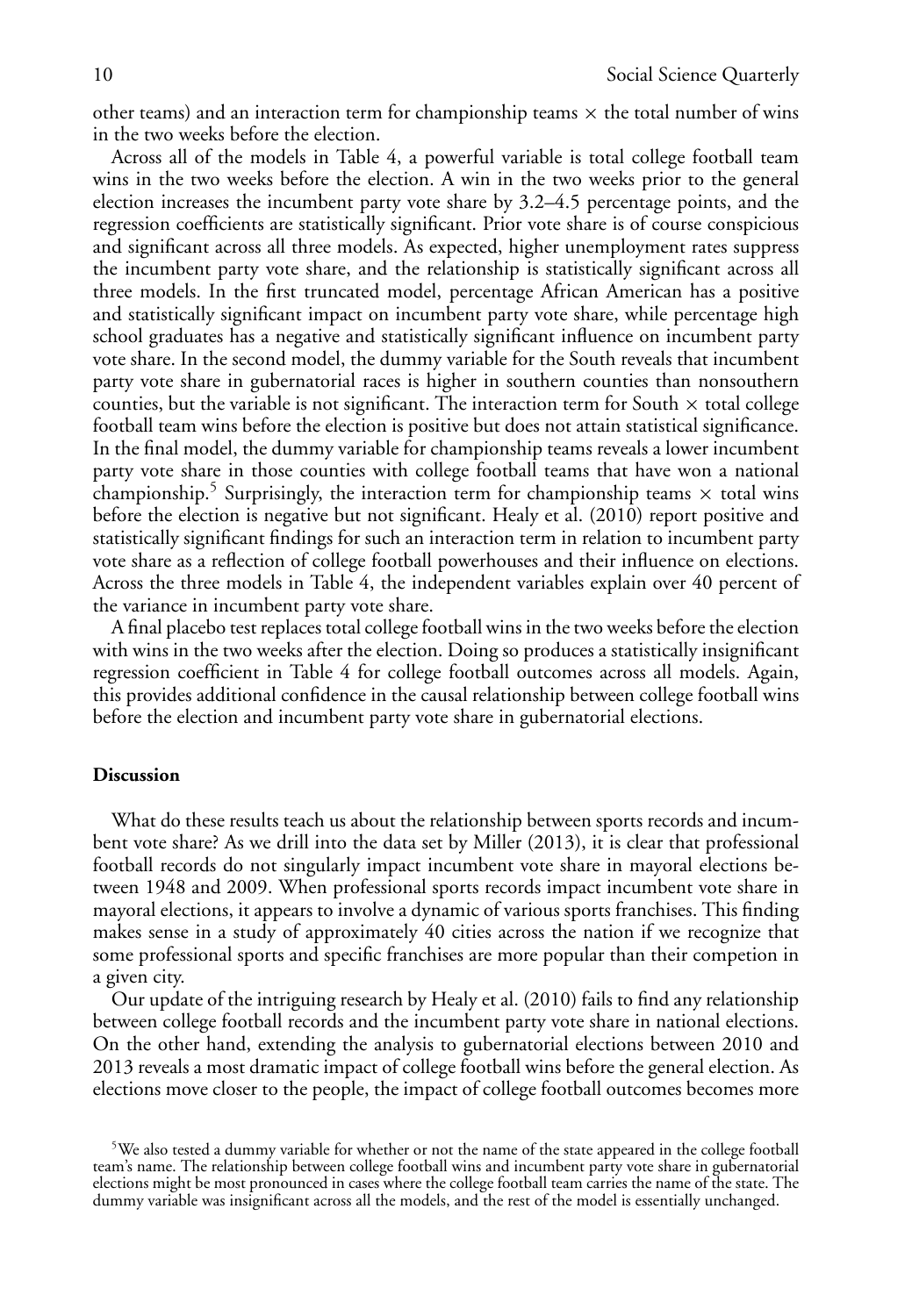evident. While analyzing a much broader time period, Healy et al. (2010:12806) suggest the effect of college football wins "may be somewhat stronger for the games occuring the week before the game than for the games immediately preceding the election." Our findings from the 2010 to 2013 gubernatorial election cycle reveal a slightly more noticeable effect of college football victories the weekend right before the election.<sup>6</sup> In our regression models of the incumbent party vote share in gubernatorial elections, the total number of football wins in the two weeks before the election is a powerful predictor. The placebo test finds no statistically significant differences for college football wins versus losses and incumbent party vote share in the two weeks after the election. Furthermore, college football wins after the election are irrelevant when inserted in the multivariate regression models.

For apostles of the rational voter model, the strong connection between a booming economy and incumbent reelection rates is comforting, while a connection between sports records and those same reelection rates can be most disquieting. Healey et al. (2010:12807) recognize that such findings "can be interpreted in a negative light," but the authors remind us that "political scientists have argued that emotions can promote more competent decision making and more deliberative reasoning" (citing Brader, 2006; Rudolph et al., 2000). On the implications for democracy, Miller (2013:75) concludes that "under the Prosperity Model, incumbent politicians are motivated to maximize voter happiness at the time of the election. This is hardly the gravest of threats, even if motivating politicians to maximize well-being in the long run is preferable." Our findings for gubernatorial elections provide further evidence that voter well-being and happiness can influence retrospective voting. Furthermore, we find the relationship is not confined to BCS power conferences or championship teams.<sup>7</sup>

What do the results reveal about potential regional differences in the relationship between sports outcomes and incumbent vote share? Southern history, culture, civil religion, and even quantitative data (Google searches of "college football," attendance data, athletic budgets, and obituaries of "die-hard fans") all suggest a more powerful relationship between sports outcomes, especially college football records, and election results in Dixie compared to the rest of the nation. When considering southern versus nonsouthern cities in Miller's (2013) data set, the dummy variable for the South is not significant in any of the eight models. The interaction term of South  $\times$  professional sports record is positive but insignificant in relation to incumbent vote share. The interaction term of South  $\times$  professional football record is actually negative in two of the models but again not significant. In his historical analysis of the urban landscape, Riess (1989:259) observes that "while cities across the country differ in population, physical size, regional location, climate, wealth, and ethnic demographics, the development and influence of sport and sporting institutions in major metropolitan areas has been pretty much the same." The lack of regional differences in the relationship between professional sports records and mayoral election results confirms this observation.

For the gubernatorial elections from 2010 to 2013, the impact of college football wins 10 days before the election on incumbent party vote share is more pronounced in southern

6We regressed incumbent party vote share on college football outcomes right before the election and the key demographic variables of Table 4, and we also regressed incumbent party vote share on college football outcomes 10 days before the election and the key demographic variables of Table 4. The effect is slightly more pronounced (an unstandardized regression coefficient of 7.5) for college football outcomes right before the election than the outcomes 10 days before the election (an unstandardized regression coefficient of 6.3). 7When the models in Table 4 are truncated to just BCS schools, we find that the regression coefficients

for college football wins before the gubernatorial election are weaker in all three models and statistically insignificant in two of the three models. The dramatic relationship between college football records and gubernatorial election results is not being driven by just BCS schools in the power conferences. The relationship is most pronounced when we look at all FBS schools.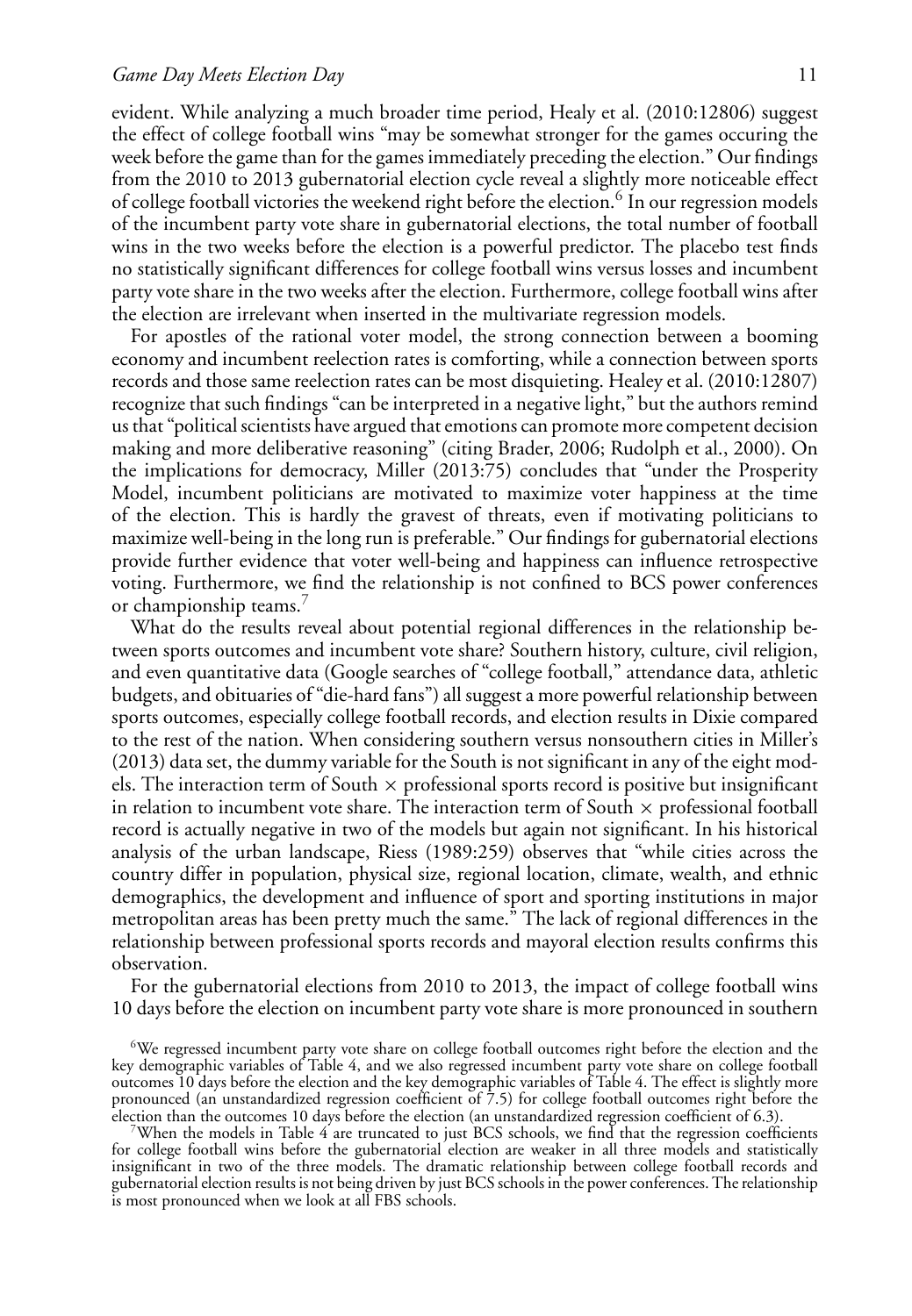counties when compared to nonsouthern counties. For the weekend right before the election, the impact of college football victories is slightly more pronounced in nonsouthern counties. In our regression model, the interaction term of South  $\times$  total football wins in the two weeks before the election is positive but statistically insignificant. Clear regional differences are simply not evident in this study.

The sense of happiness and well-being that comes from college football victories, which may in turn impact gubernatorial election results, is as pronounced outside as inside the South. College football fans outside the American South might well argue that their passion and sense of well-being from victories is just as strong as for any southern football fanatic. While we might each craft our own list, John Coon (2010) lists the top 25 greatest college football rivalries. College football teams in the South constitute approximately half of the list (12 out of the 25) with Alabama versus Auburn as the top rivalry. It is worth noting that Ohio State versus Michigan, Army versus Navy, and USC versus Notre Dame all rank in the top 5, with Utah versus BYU (Holy War) and Oregon versus Oregon State (Civil War) in the top 10 (Coon, 2010). To borrow a line from the title of Healy et al.'s article (2013), if irrelevant events like college football records influence how voters evaluate government performance, the phenomemon is not limited to the South.

#### **REFERENCES**

Alesina, Alberto, John Londregan, and Howard Rosenthal. 1993. "A Model of the Political Economy of the United States." *American Political Science Review* 87(1):12–33.

Bain-Selbo, Eric. 2012. *Game Day and God: Football, Faith, and Politics in the American South*. Macon, GA: Mercer University Press.

Baker, William J. 2007. *Playing with God: Religion and Modern Sport*. Cambridge, MA: Harvard University Press.

Barnhart, Tony. 2008. *Southern Fried Football: The History, Passion, and Glory of the Great Southern Game*. Chicago, IL: Triumph Books.

Borucki, Wes. 2003. "'You're Dixie's Football Pride': American College Football and the Resurgence of Southern Identity." *Identities: Global Studies in Culture and Power* 10(4):477–94.

Brader, Ted. 2006. *Campaigns for Hearts and Minds: How Emotional Appeals in Political Ads Work*. Chicago, IL: University of Chicago Press.

Clotfelter, Charles T. 2015. "Die-Hard Fans and the Ivory Tower's Ties that Bind." *Social Science Quarterly* 96(2):381–99.

Coon, John. 2010. "Top 25 Greatest College Football Rivalries." Accessed February 28, 2014. Available at ⟨http://sports.yahoo.com/news/top-25-greatest-college-football-rivalries-200800228-ncaaf.html⟩.

Darlington, Shasta, and Dana Ford. 2014. "President Dilma Rousseff Wins Re-Election in Brazil." *CNN* October 27. Available at ⟨http://www.cnn.com/2014/10/26/world/americas/brazil-presidential-election/⟩.

Edmans, Alex, Diego Garcia, and Oyvind Norli. 2007. "Sports Sentiment and Stock Returns." *Journal of Finance* 62(4):1967–98.

Fiorina, Morris. 1981. *Retrospective Voting in American National Elections*. New Haven: Yale University Press.

Forment, Carlos A. 2007. "The Democratic Dribbler: Football Clubs, Neoliberal Globalization, and Buenos Aires' Municipal Election of 2003." *Public Culture* 19(1):85–116.

Givens-Carroll, Dedria, and Alison Slade. 2012. "College Football Fanaticism and Online Communities: A Reflection of Football as a Religious Experience in the South." Pp. 159–76 in Alison Slade, Dedria Givens-Carroll, and Amber J. Narro, eds., *Mediated Images of the South: The Portrayal of Dixie in Popular Culture*. Lanham, MD: Lexington Books.

Hagen, Lutz, Reimar Zeh, Nina Reiling, and Maike Mueller-Klier. 2004. "Soccer in the Media, Public Mood, and How the German Ruling Coalition Won the Last National Elections." Paper presented at the Annual Meeting of the International Communication Association, New Orleans, LA.